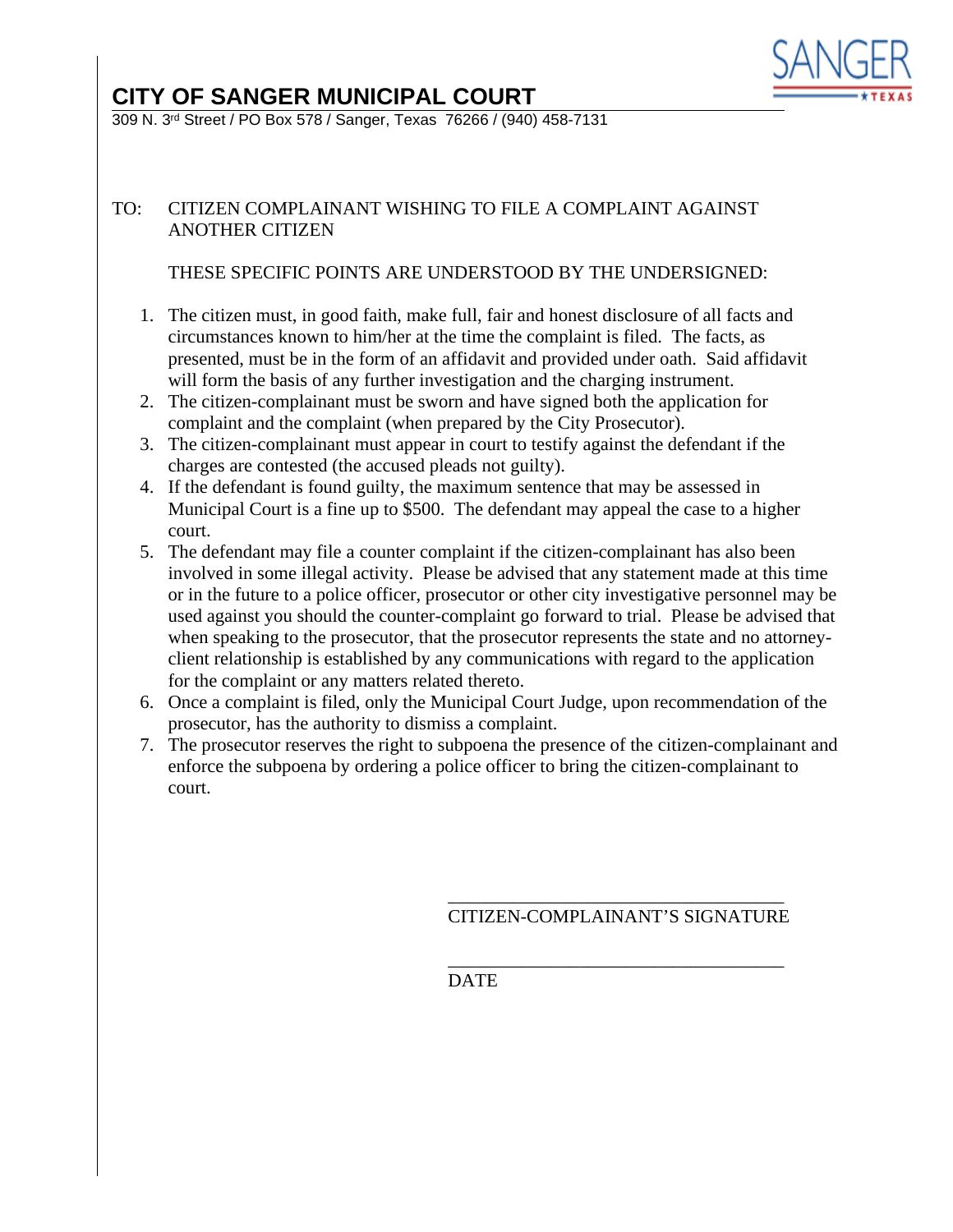# **APPLICATION FOR COMPLAINT**

|                                                                                                                                                                                                                                |  | PHONE (HOME):____________________________(WORK):________________________________ |  |  |
|--------------------------------------------------------------------------------------------------------------------------------------------------------------------------------------------------------------------------------|--|----------------------------------------------------------------------------------|--|--|
|                                                                                                                                                                                                                                |  | ,我们也不会有什么。""我们的人,我们也不会有什么?""我们的人,我们也不会有什么?""我们的人,我们也不会有什么?""我们的人,我们也不会有什么?""我们的人 |  |  |
|                                                                                                                                                                                                                                |  |                                                                                  |  |  |
|                                                                                                                                                                                                                                |  |                                                                                  |  |  |
|                                                                                                                                                                                                                                |  | PHONE (HOME):___________________________(WORK):_________________________________ |  |  |
| DESCRIPTION OF DEFENDANT:                                                                                                                                                                                                      |  |                                                                                  |  |  |
|                                                                                                                                                                                                                                |  | RACE: SEX: SEX: DATE OF BIRTH:                                                   |  |  |
|                                                                                                                                                                                                                                |  | WEIGHT: BODY STYLE: AGE:                                                         |  |  |
| VEHICLE INFORMATION (IF APPLICABLE):                                                                                                                                                                                           |  |                                                                                  |  |  |
|                                                                                                                                                                                                                                |  |                                                                                  |  |  |
|                                                                                                                                                                                                                                |  | MAKE: BODY STYLE: LICENSE PLATE:                                                 |  |  |
|                                                                                                                                                                                                                                |  |                                                                                  |  |  |
|                                                                                                                                                                                                                                |  |                                                                                  |  |  |
| LOCATION OF OFFENSE: University of the contract of the contract of the contract of the contract of the contract of the contract of the contract of the contract of the contract of the contract of the contract of the contrac |  |                                                                                  |  |  |
|                                                                                                                                                                                                                                |  |                                                                                  |  |  |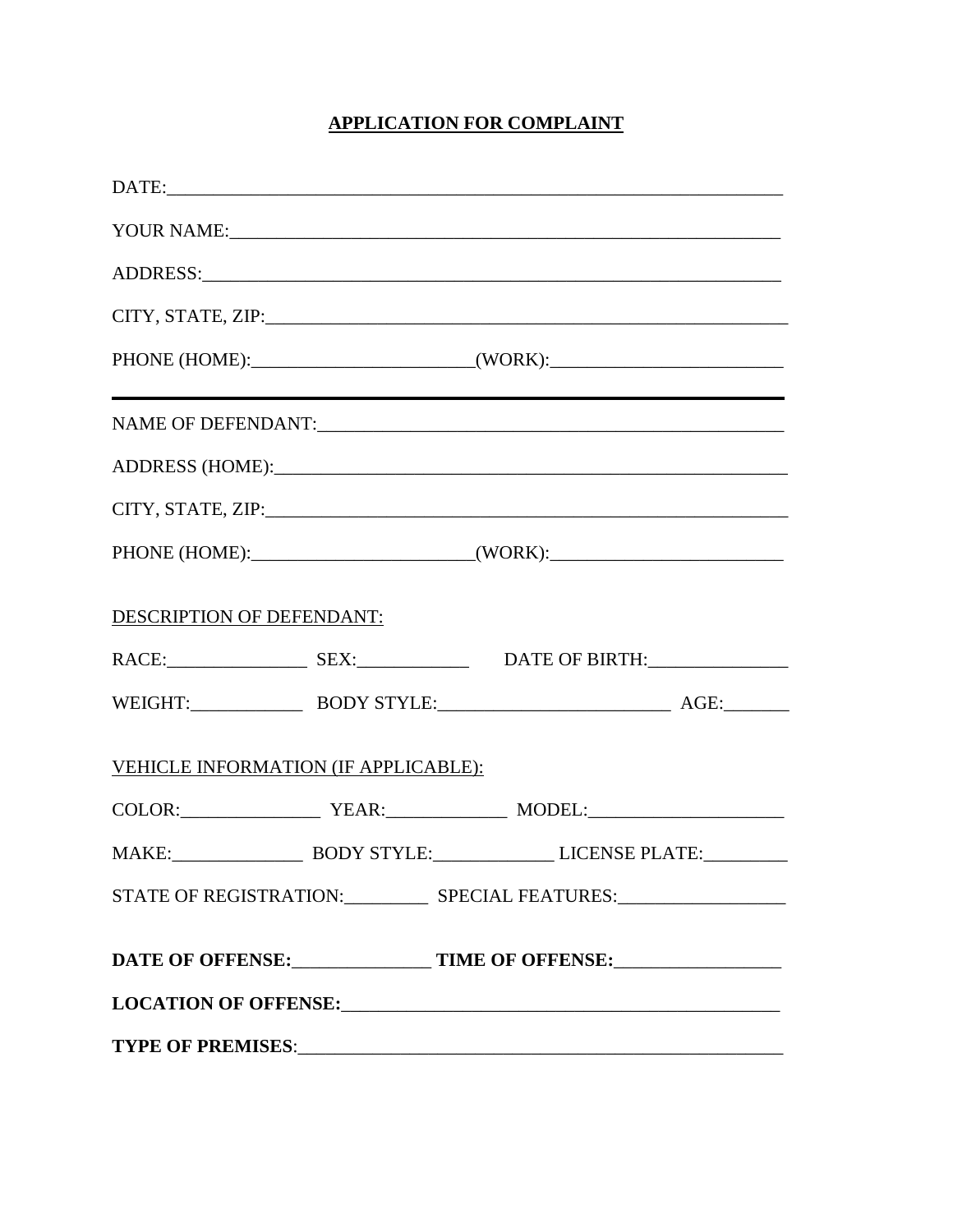WHAT IS YOUR COMPLAINT? (DESCRIBE WITH AS MUCH DETAIL AS POSSIBLEuse as many pages as necessary to fully, fairly and honestly relate all material facts and circumstances).